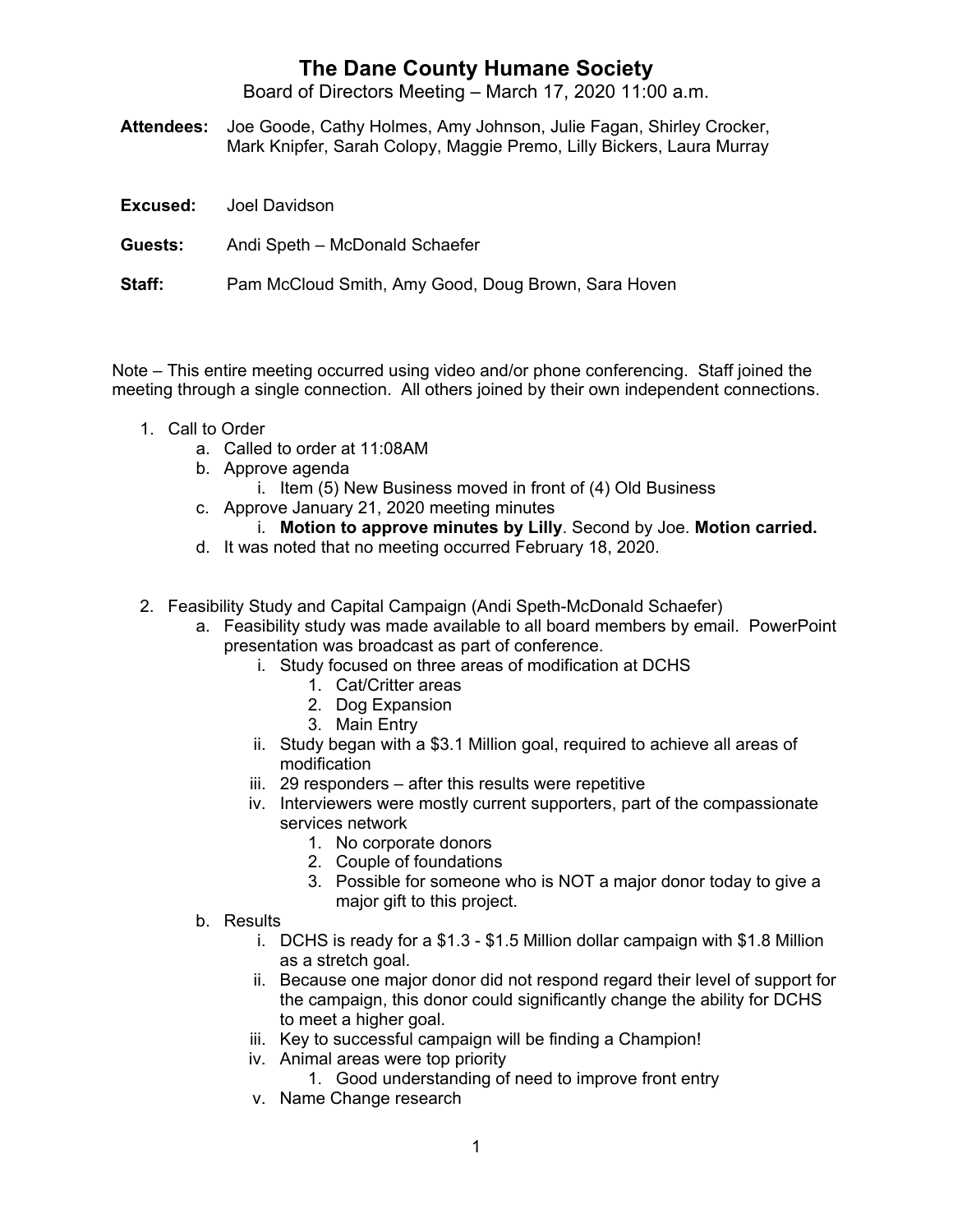## **The Dane County Humane Society**

Board of Directors Meeting – March 17, 2020 11:00 a.m.

- 1. When asked about a name change for DCHS, response was fairly positive
- 2. Recommendation to use the  $100<sup>th</sup>$  anniversary for rebranding
- 3. Intense emotions around this issue,
- 3. Regular Updates
	- a. Executive Director Update Pam
		- i. Covid-19 focus
			- 1. Emails were sent to staff and volunteers
			- 2. Push for adoptions to empty kennels
			- 3. Closed to public for general walking through
				- a. Appointments only after viewing on web site
				- b. Staff are working very well
	- b. Development Updates Amy
		- i. Toto's
			- 1. Only \$2,000 short of event goal
				- a. Amazing results!
			- 2. \$15,000 received for a challenge grant to help during Covid-19 times
			- 3. Will move forward shortly, letting Toto's complete
			- 4. Very few people asked for refunds
			- 5. Hard deadline for catering had already passed
				- a. Monona Terrace cut price by 25% saving \$7,000 to \$8,000.
				- b. Felt Monona Terrace was good partner, very responsive
			- 6. Need to look into Event cancellation insurance for future events.
		- ii. Development staff are regrouping, looking at overall calendar for remainder of year
		- iii. New PR coordinator Evan starts April  $1^{st}$ .
	- c. Questions on Current Financials
		- i. January financials now available
			- 1. On budget track for year for first month
			- 2. Will need to watch carefully due to Covid-19 issues

## 4. New Business

- a. 2019 Audit Report
	- i. The 2019 Audit Report was covered in detail to prepare for the review and approval of the 990 for filing
	- ii. Unqualified opinion was received.
	- iii. Good results for 2019, very similar to expectation due to regular financial reports being so accurate.
	- iv. Congratulations to Pam and Sara for running such an excellent organization
- b. Toto's Gala covered in Amy's Development report
- c. Marketing Plan to be review next month
- 5. Old Business
	- a. Board Member Recruiting